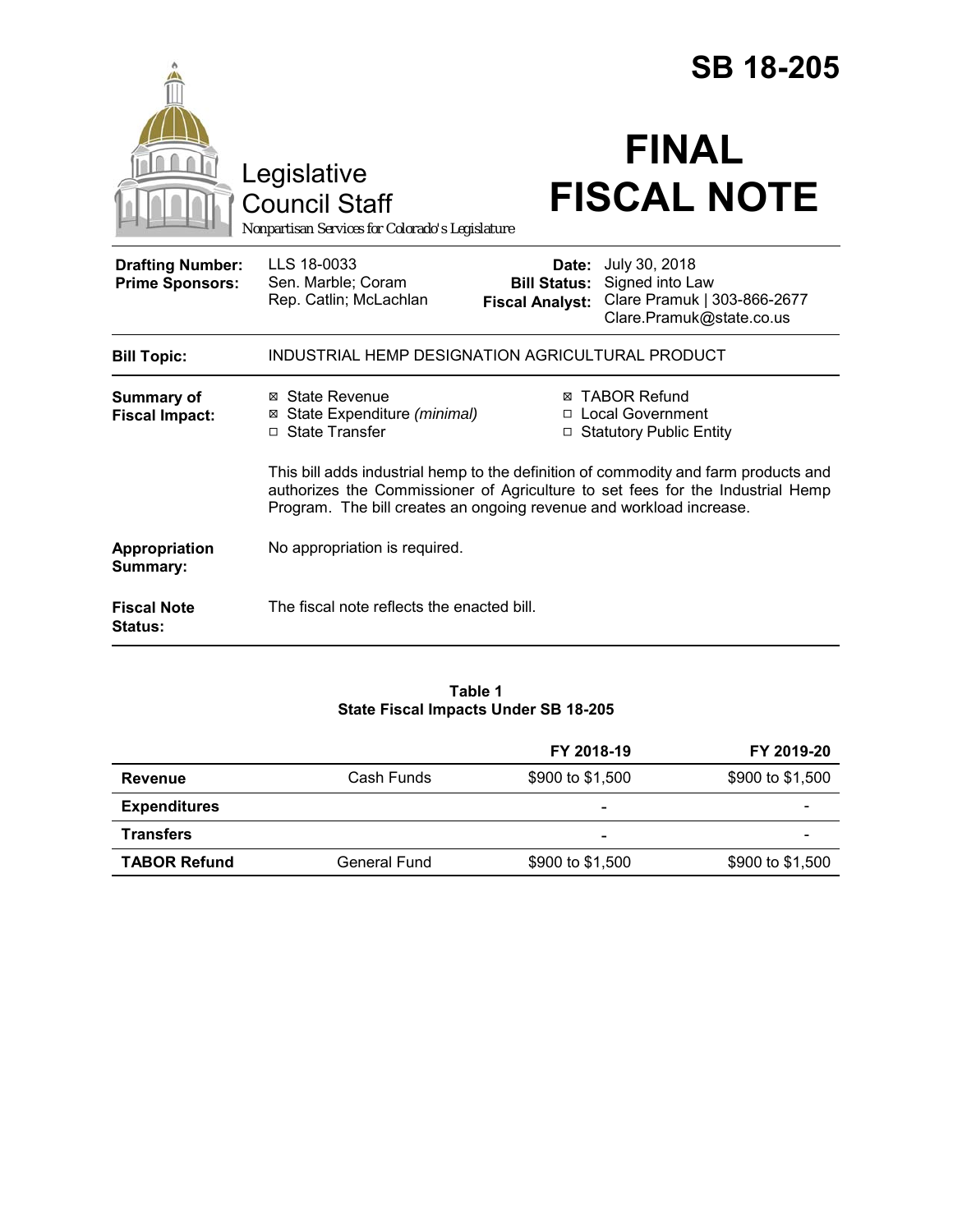July 30, 2018

### **Summary of Legislation**

This bill adds unprocessed industrial hemp seeds to the definition of a commodity, and industrial hemp to the definition of farm products. A commodity handler for unprocessed industrial hemp seeds will be subject to licensing under the Commodity Handler Act. A person acting as a dealer, small-volume dealer, or agent for industrial hemp stocks, leaves, clones, and flowers will be subject to licensing under the Farm Products Act. Under current law, industrial hemp registration fees are based on the size and use of the land area on which the industrial hemp operations are conducted. This bill authorizes the Commissioner of Agriculture to set fees sufficient to cover the direct and indirect costs of the Industrial Hemp Program.

### **State Revenue**

This bill will increase revenue by \$900 to \$1,500 per year beginning in FY 2018-19 to the Inspection and Consumer Services Cash Fund in the Department of Agriculture for the licensure of unprocessed hemp seed commodity handlers. The fiscal note assumes that industrial hemp dealers are currently licensed under the Farm Products Act, so no new revenue is expected for that group. The department may have an increase in revenue from fees on the participants in the Industrial Hemp Program, but it will depend on whether the current fee collection method is revised to cover direct and indirect costs of the program and has not been estimated for this fiscal note.

**Fee impact on Hemp Seed Commodity Handlers.** Colorado law requires legislative service agency review of measures which create or increase any fee collected by a state agency. These fee amounts are current fees set administratively by the Department of Agriculture based on cash fund balance, estimated program costs, and the estimated number of licenses and services subject to the fee but may be revised. The table below identifies the estimated fee impact of this bill.

| <b>Fiscal Year</b> | Type of Fee                             | <b>Proposed</b><br>Fee | <b>Number</b><br><b>Affected</b> | <b>Total Fee</b><br>Impact |
|--------------------|-----------------------------------------|------------------------|----------------------------------|----------------------------|
| FY 2018-19         | <b>Commodity Handler License</b>        | \$150                  | 3 to 5                           | \$450 to \$750             |
|                    | <b>Commodity Handler Inspection Fee</b> | \$150                  | $3$ to 5                         | \$450 to \$750             |
|                    |                                         |                        | <b>FY 2018-19 Total</b>          | \$900 to \$1,500           |
| FY 2019-20         | <b>Commodity Handler License</b>        | \$150                  | $3$ to 5                         | \$450 to \$750             |
|                    | <b>Commodity Handler Inspection Fee</b> | \$150                  | 3 to 5                           | \$450 to \$750             |
|                    |                                         |                        | <b>FY 2019-20 Total</b>          | \$900 to \$1,500           |

| Table 2                                    |  |  |  |  |  |
|--------------------------------------------|--|--|--|--|--|
| Fee Impact on Hemp Seed Commodity Handlers |  |  |  |  |  |

# **TABOR Refund**

This bill increases state revenue from fees, which will increase the amount of money required to be refunded under TABOR for FY 2018-19 and FY 2019-20.